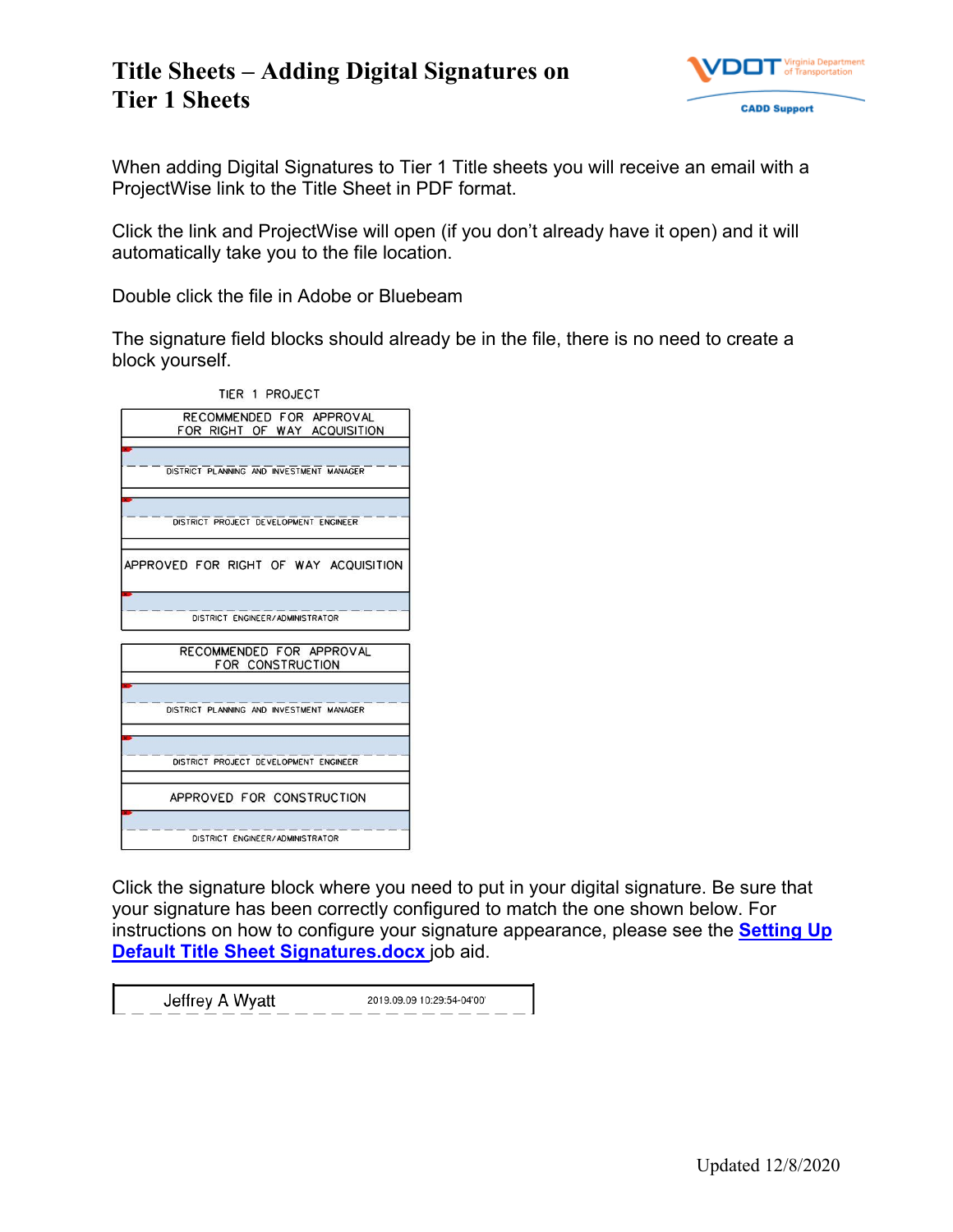

#### **Bluebeam Instructions**

- Select the correct Digital ID on the Sign window
- Click OK

| ×<br>Sign                                                            |
|----------------------------------------------------------------------|
| Digital ID:<br>New<br>Jeffrey A Wyatt<br>                            |
| Log in<br>Signature Type                                             |
| <b>IDigital Signature</b>                                            |
| ◯ Document Certification<br>V<br>Permitted changes after certifying: |
| Markups, fill in forms, and digital signatures                       |
| Options                                                              |
| Reason:                                                              |
| Location:                                                            |
| Contact Info:                                                        |
| Appearance                                                           |
| Edit<br>New<br><b>Title Sheet</b>                                    |
| 2020.08.07<br>Jeffrey A Wyatt<br>14:47:34-04'00'                     |
| OK<br>Cancel                                                         |

A window will pop up asking you to save the document – after you choose where you are going to save the document a security window will pop up

- On the security window that comes up enter your certificate password
- Click Allow.

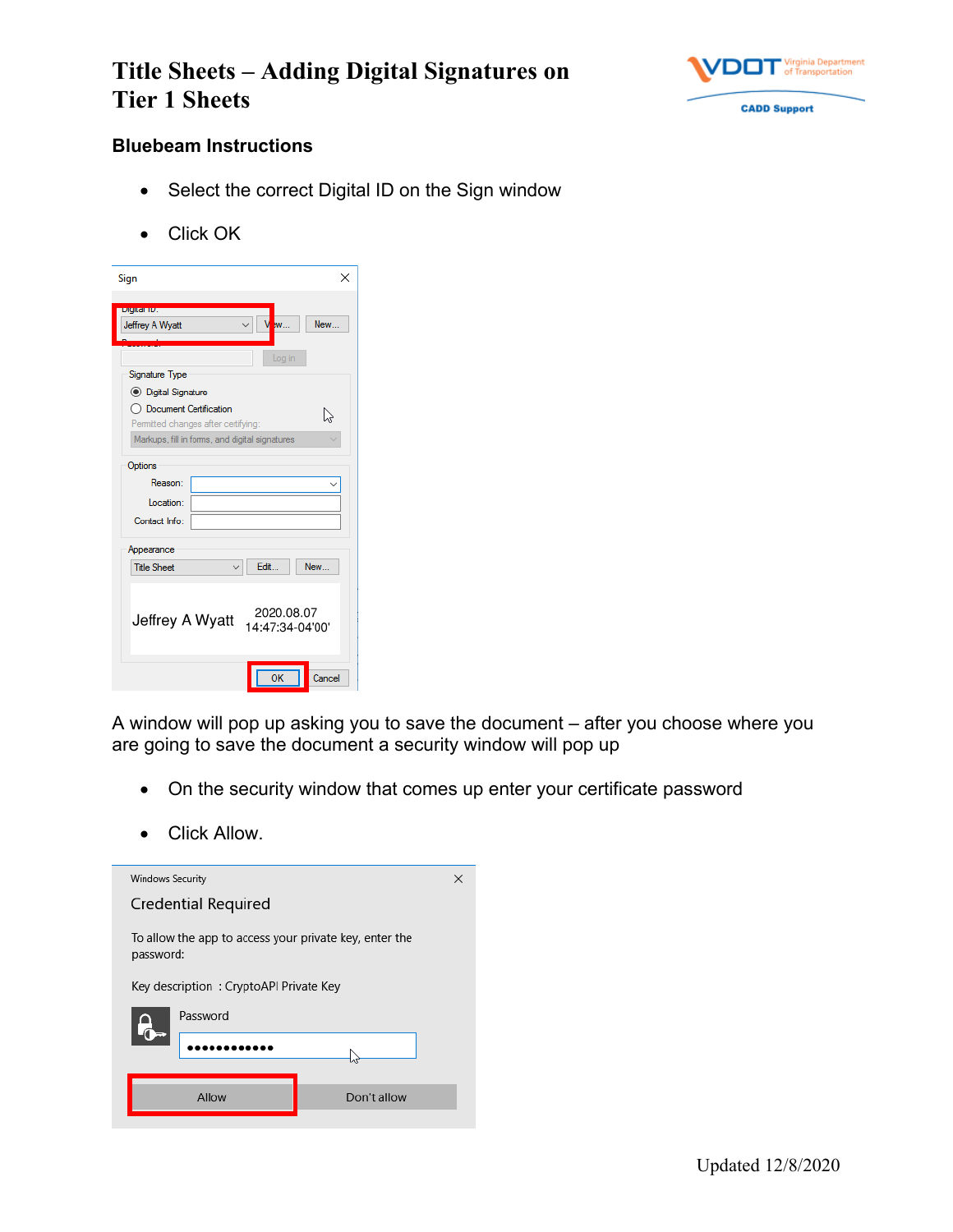

### **Adobe Instructions**

- Select your digital ID
- Click Continue

| Sign with a Digital ID |                                                                                    | ×                   |
|------------------------|------------------------------------------------------------------------------------|---------------------|
|                        | ĸ<br>Choose the Digital ID that you want to use for signing:                       | Refresh             |
|                        | Jeffrey S Speight (Windows Digital ID)<br>Issued by: IGC CA 1, Expires: 2020.09.16 | <b>View Details</b> |
|                        |                                                                                    |                     |
|                        |                                                                                    |                     |
|                        |                                                                                    |                     |
|                        |                                                                                    |                     |
|                        | Configure New Digital ID                                                           | Continue<br>Cancel  |

- Select your saved appearance from the drop down
- Enter your password
- Click Sign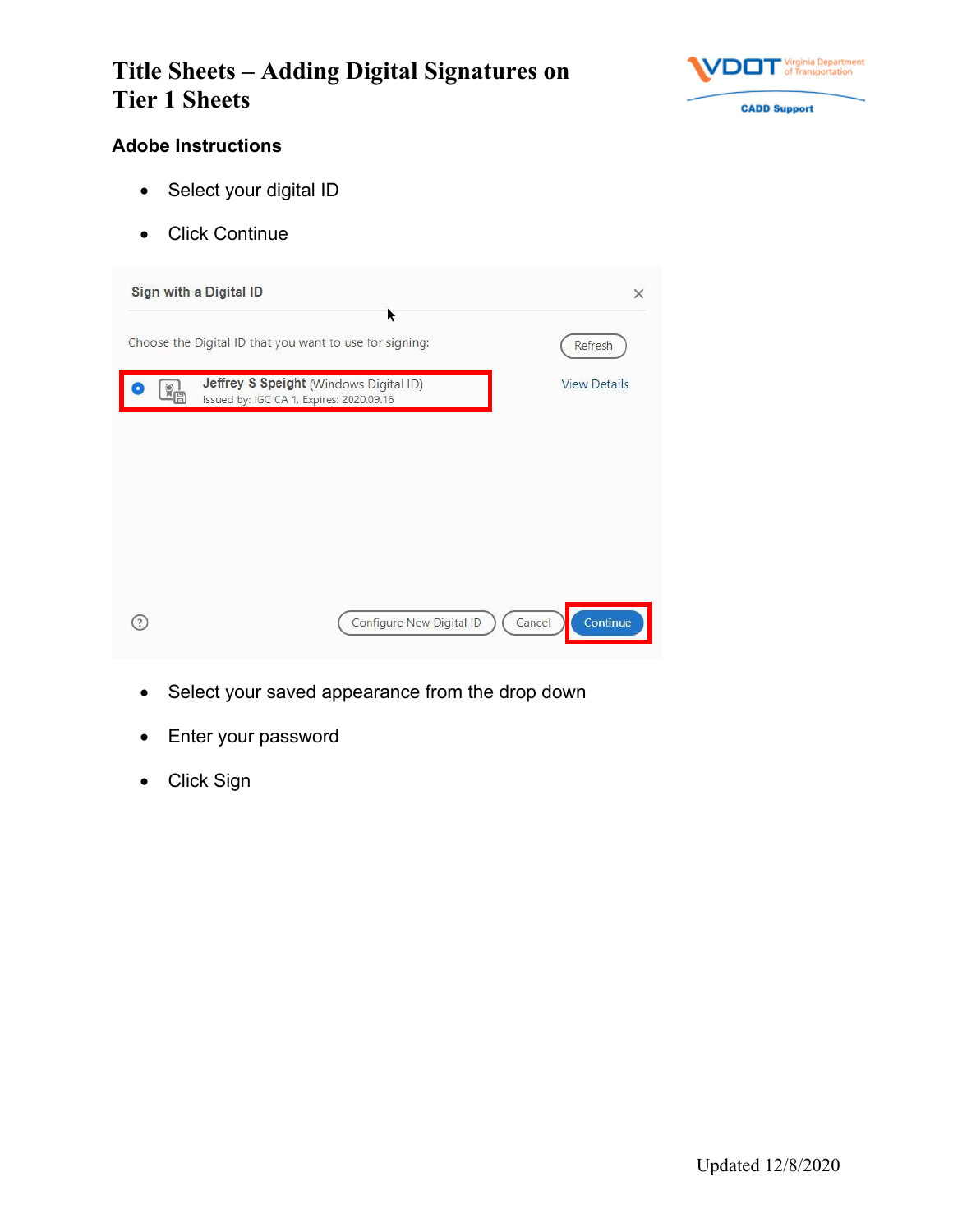



You may need to click the save button.

In either case, overwrite the local copy of the file from ProjectWise. This should be the default save location when the Save window comes up. Then, you can then close the file, and check it back into ProjectWise.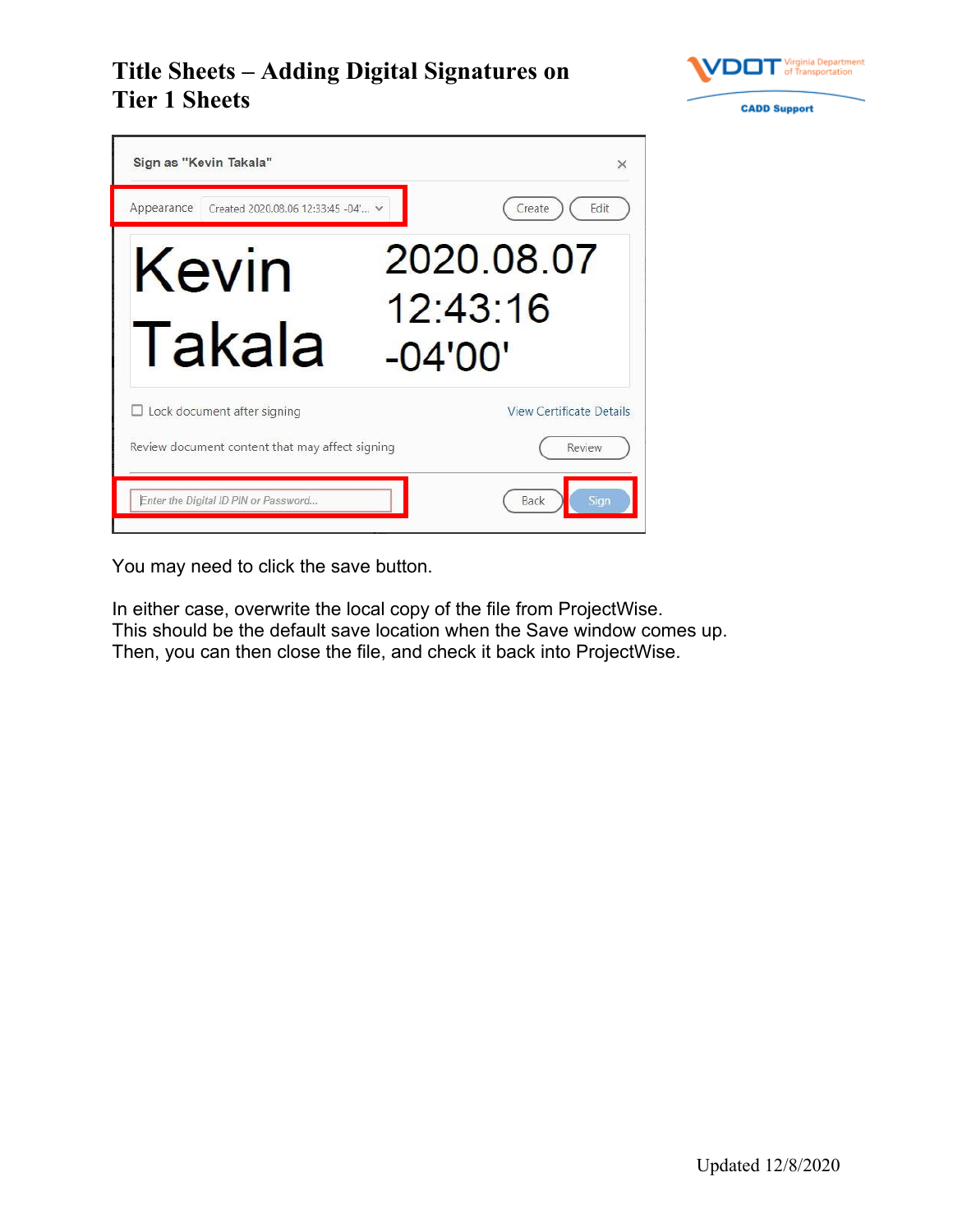

| Save As                                                         |        |                   |                     | X |
|-----------------------------------------------------------------|--------|-------------------|---------------------|---|
| « pw > cov_kevin.takala > d0792278<br>Φ                         | Ö<br>v | Search d0792278   |                     | ٩ |
| New folder<br>Organize *                                        |        |                   | EE ·                | ◙ |
| FR Geopak<br>Name                                               |        | Date modified     | Type                |   |
| Lynchburg Geop<br>B 9999-011- 01.pdf                            |        | 8/3/2020 11:15 AM | <b>PDF</b> Document |   |
| Microstation Ser<br>b 9999-011- 02.pdf                          |        | 8/3/2020 10:28 AM | PDF Document        |   |
| Music                                                           |        |                   |                     |   |
| Nova Geopak                                                     |        |                   |                     |   |
| Pictures                                                        |        |                   |                     |   |
| RI Geopak                                                       |        |                   |                     |   |
| SA Geopak                                                       |        |                   |                     |   |
| <b>Staunton Geopa</b>                                           |        |                   |                     |   |
| Videos                                                          |        |                   |                     |   |
| <sup>11</sup> <sup>11</sup> Windows (C:)<br>$\prec$             |        |                   |                     |   |
| 9999-011- _01.pdf<br>File name:                                 |        |                   |                     | ◡ |
| Save as type: PDF Files (*.pdf)                                 |        |                   |                     |   |
|                                                                 |        |                   |                     |   |
| A Hide Folders                                                  |        | Save              | Cancel              |   |
| OK<br>Cancel                                                    |        |                   |                     |   |
|                                                                 |        |                   |                     |   |
| Lynchburg Geon<br>Confirm Save As                               |        |                   |                     |   |
|                                                                 |        |                   |                     |   |
| 9999-011- _01.pdf already exists.<br>Do you want to replace it? |        |                   |                     |   |
| Yes<br>No                                                       |        |                   |                     |   |